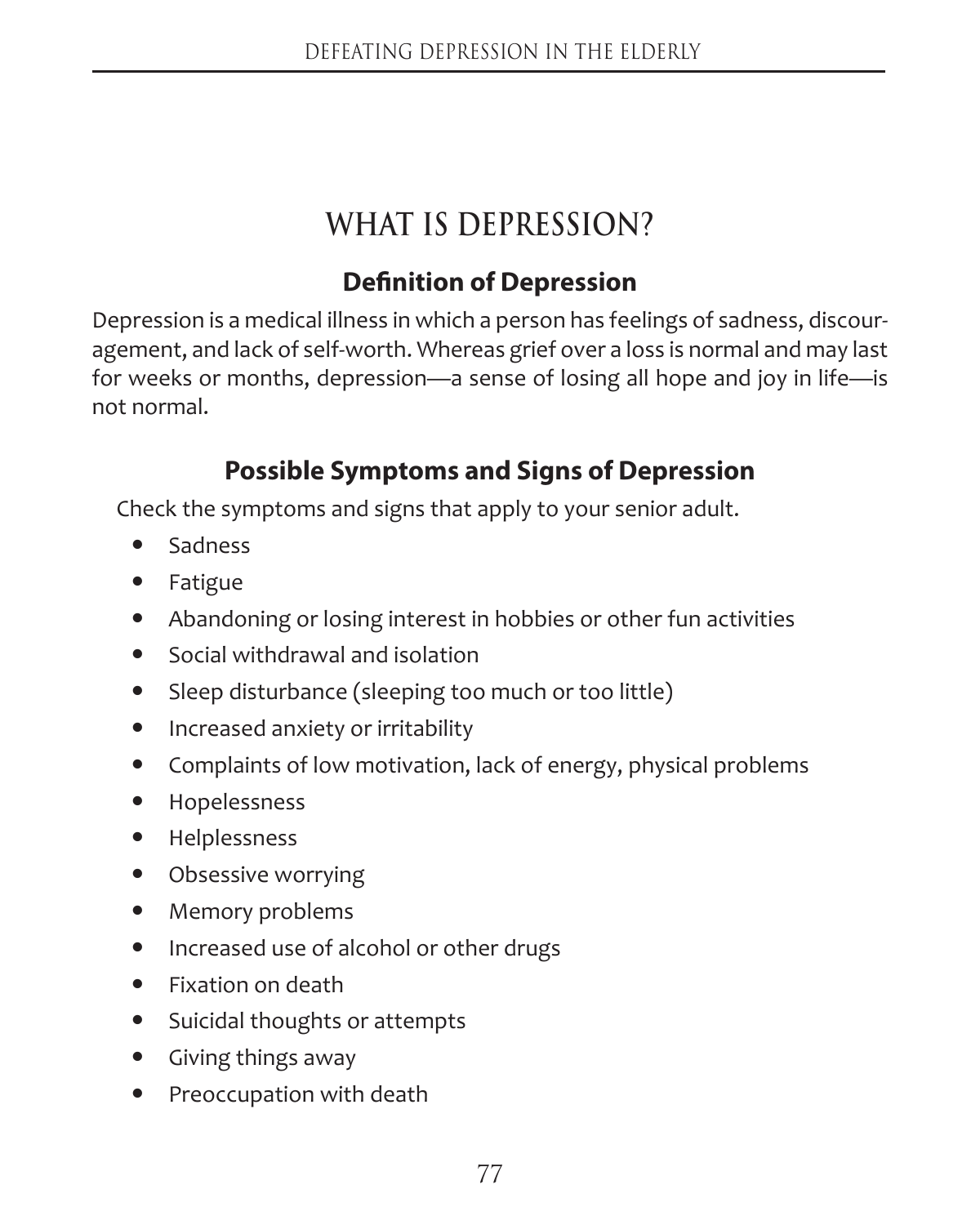- Feeling suddenly happier, calmer  $\bullet$
- Stockpiling pills or obtaining a weapon  $\bullet$
- Comments such as: "I have nothing to live for," "I don't want to be a burden on my family," and other statements of hopelessness, helplessness, and worthlessness  $\bullet$
- More frequent physical complaints (This can be the predominant symptom of depression in some while in others, the worsening of physical ailments is not mentally caused.)  $\bullet$
- Low motivation  $\bullet$
- Loss of self-worth  $\bullet$
- Weight loss, loss of appetite, weight gain  $\bullet$
- Deteriorating health  $\bullet$

## **Facts About Depression in Senior Adults**

**1** As the population ages, it's imperative that society and physicians become more sensitive to senior adult emotional health concerns. The National Institutes of Health reports that two million seniors over the age of 65 suffer from full-blown depression and another five million suffer from a lesser form of depression in the U.S.

**2** Depression is common, yet most people don't get the help they need—and this is especially true of the elderly. Doctors usually focus on the physical issues and not the mental ones.

**3** Senior adults are less likely than the general population to mention to their doctors or families that they're depressed or feeling down.

**4** A study of out-patients showed that only nine percent of the doctors used routine questions or a screening tool for depression. Most often, doctors gave medication out for existing problems vs. for depression if the senior said they weren't feeling well, were tired more than usual or not sleeping well. Doctors were less likely to discuss depression but were very receptive to patient requests for medications to deal with symptoms.